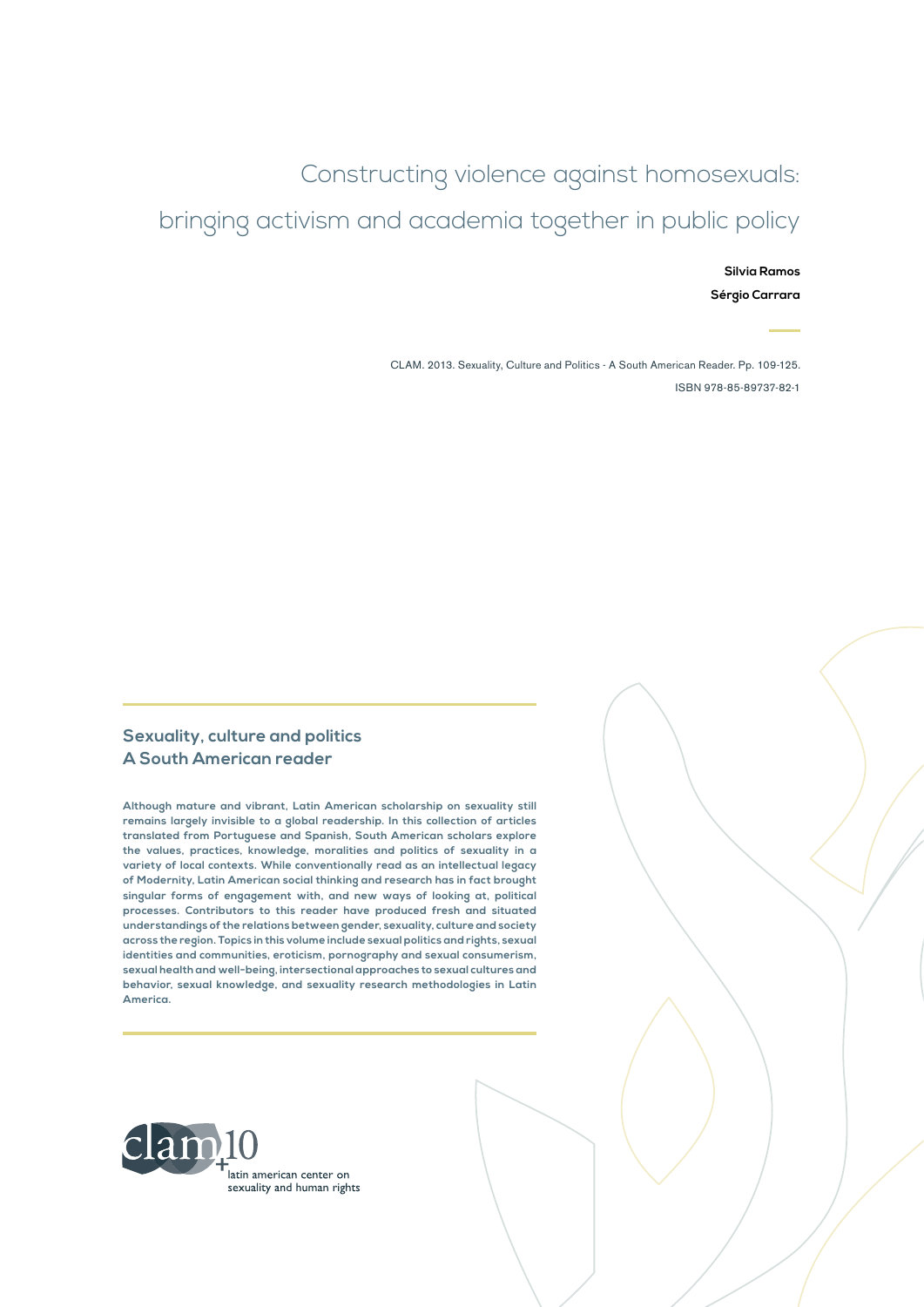# Constructing violence against homosexuals:

# bringing activism and academia together in public policy\*

**Silvia Ramos\*\* Sérgio Carrara\*\*\***

From the 1980s onwards, violence against homosexuals became a central issue for activists, and increasingly, for the government and media. Denouncing violence and discrimination based on sexual orientation or sexuality has become an important milestone for the trajectory of the Brazilian gay movement, which popularized the term "homophobia" to characterize this type of violence.

Violence was, in fact, a structuring issue in the establishment of other collective identities in Brazil. This was the case with the women's movement at the end of the 1970s, for example. This movement chose the slogan "those who love do not kill" as one of its flagships, and one of its first demands was the establishment of Specialized Women's Units within Brazilian police departments (Cf. Schumacher & Brazil, 2000; for a history of the women's movement in Brazil). A similar process took place in the black movement, which established racism and its criminalization as a central demand in the 1980s and '90s. This strategy led to the development of service provision programs around racial violence through help-lines such as *Disque-racismo* ("Dial Racism") in several Brazilian towns and cities. (Cf. Telles, 2003; for a discussion of anti-racism legislation in Brazil). In these three cases, "specific forms of violence"—gender violence, racism and homophobia—appear as cornerstones upon which other demands are developed and, in particular, legitimized.

The aim of the present article is to analyze the main aspects of the gay movement's agenda, that is, the central aspects of its discourses and practices that aim to influence public policy dealing with violence. In particular, we are interested in identifying the relationship between activism and academia within these processes and the way in which, on the basis of this relationship, a certain type of knowledge has been produced in Brazil. We will analyze the production of *dossiers* regarding the murder of homosexuals compiled by the Grupo Gay da Bahia, from the 1980s onwards; the creation of a database by the Disque Defesa Homossexual helpline ("Dial Gay Protection") in Rio de Janeiro in 1999; research into the investigation of the murders of homosexuals, also

<sup>\*</sup> Translated from Portuguese by Ana Lopes. Originally published as: RAMOS, S. & S. CARRARA. 2006. "*A Constituição da Problemática da Violência contra Homossexuais: a Articulação entre Ativismo e Academia na Elaboração de Políticas Públicas."*. PHYSIS: Rev. Saúde Coletiva, Rio de Janeiro, 16(2):185-205.

<sup>\*\*</sup> PhD. Post-Doctoral fellow; coordinator of the Research Center on Safety and Citizenship at Candido Mendes University.

<sup>\*\*\*</sup> PhD. Professor at the Institute of Social Medicine, State University of Rio de Janeiro; Co-chair at the Latin-American Center on Sexuality and Human Rights.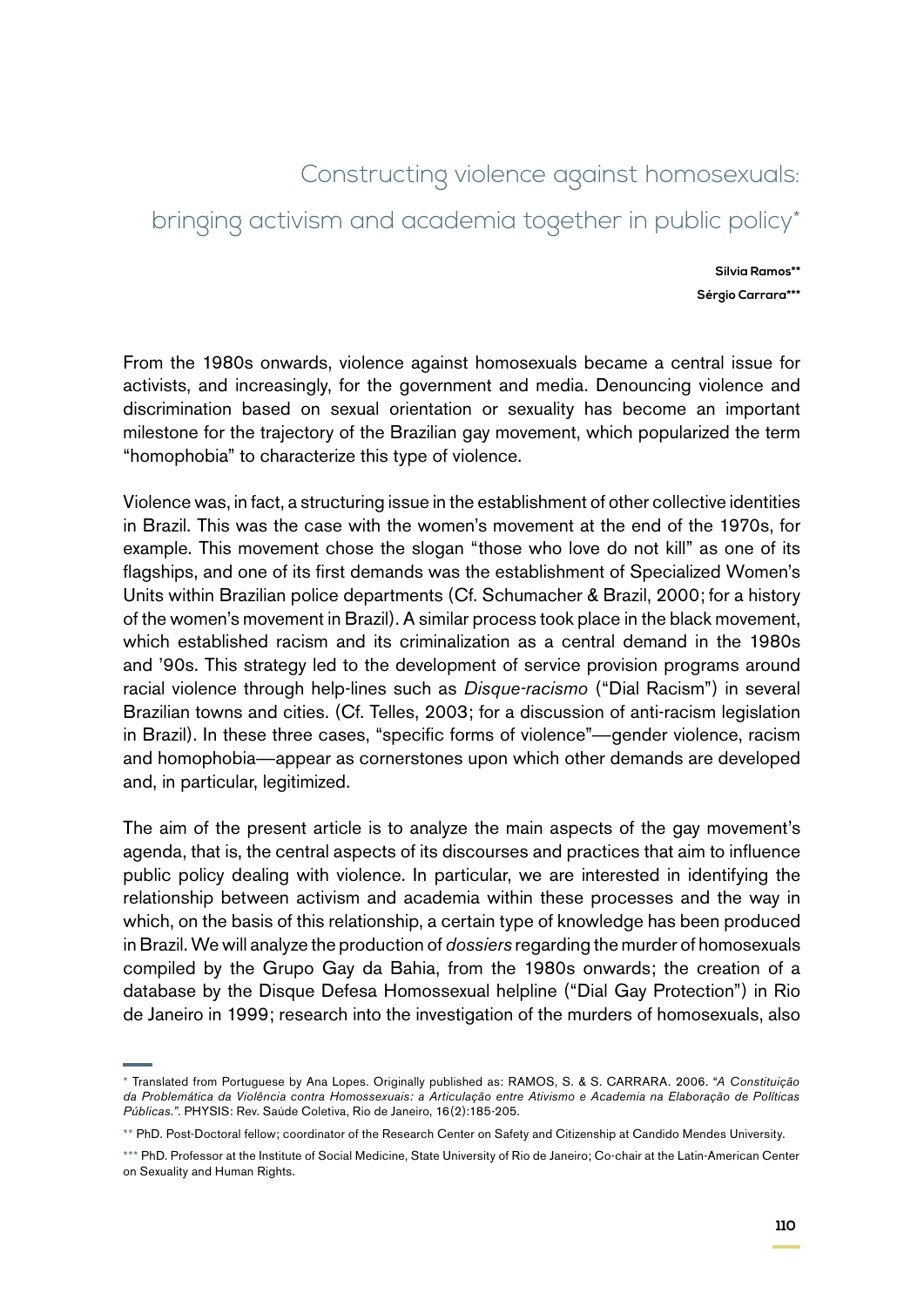in Rio de Janeiro; and, finally, victimization surveys carried out at LGBT Pride parades in 2003, 2004 and 2005.

### **The gay scene in the second half of the 1990s and the new characteristics of activism**

In June 2006, the São Paulo LGBT (Gays, Lesbians, Bisexuals, Travestis and Transexuals) Pride parade brought together more than two million participants, according to the organizers' estimates, and had as its central theme "*Homophobia is a crime: sexual rights are human rights".* The strength of these mass demonstrations—in 2006, Pride parades took place in 77 Brazilian towns and cities<sup>1</sup>—is closely related to the movement's new configurations, developed in the second half of the 1990s.

Facchini (2005) suggests that the Brazilian gay movement has moved through distinct periods. She considers the "first wave" to be demarcated by the emergence of the *Somos* group and the newsletter *O Lampião da Esquina* (1978). The "second wave" occurred during the 1980s and was associated with the emergence of groups such as Triângulo Rosa (Rio de Janeiro), Grupo Gay da Bahia (Salvador) and also Atobá (Rio de Janeiro). Facchini also identifies a "crisis" during the first few years of the HIV/AIDS epidemic and a "revival" of activism during the 1990s (Facchini, 2005:87-184). One of the characteristics of this most recent period has been the increasing diversification and specialization of identitary categories embraced by the movement. This follows a model inspired by international experiences (especially in North America), which Facchini defines as "sectarian". The titles of the national meetings of gay entities throughout the 1980s and 1990s express this diversity in their acronyms, which mushroomed in order to accommodate different identitary expressions resulting from a process of continuous segmentation.

Thus, the first six national meetings (1980-1992) were called the Brazilian Convention of *Homosexuals*, the seventh (1993) was entitled the Brazilian Convention of *Lesbians and Homosexuals*; the eighth, the Brazilian Convention of *Gays and Lesbians*; the ninth (1997) the Brazilian Convention of *Gays, Lesbians and Travestis2.* Subsequently (and up until the XII Convention, which took place in the National Congress' buildings in 2005), these meetings were referred to as the Brazilian Convention of *Gays, Lesbians and Transgenders.*

<sup>&</sup>lt;sup>1</sup> Visit [www.abglt.org.br](http://www.abglt.org.br) for more information.

<sup>&</sup>lt;sup>2</sup> Translator's Note: "Travesti" is an emic category in Brazil, referring to men who adopt a female gender performance in a fulltime (or almost full time) fashion and who typically engage in some form of bodily modification without necessarily wanting to undergo gender reassignment surgery. Neither "transsexual" nor "transvestite" fit this category, so we have adopted the emic terminology throughout the present article.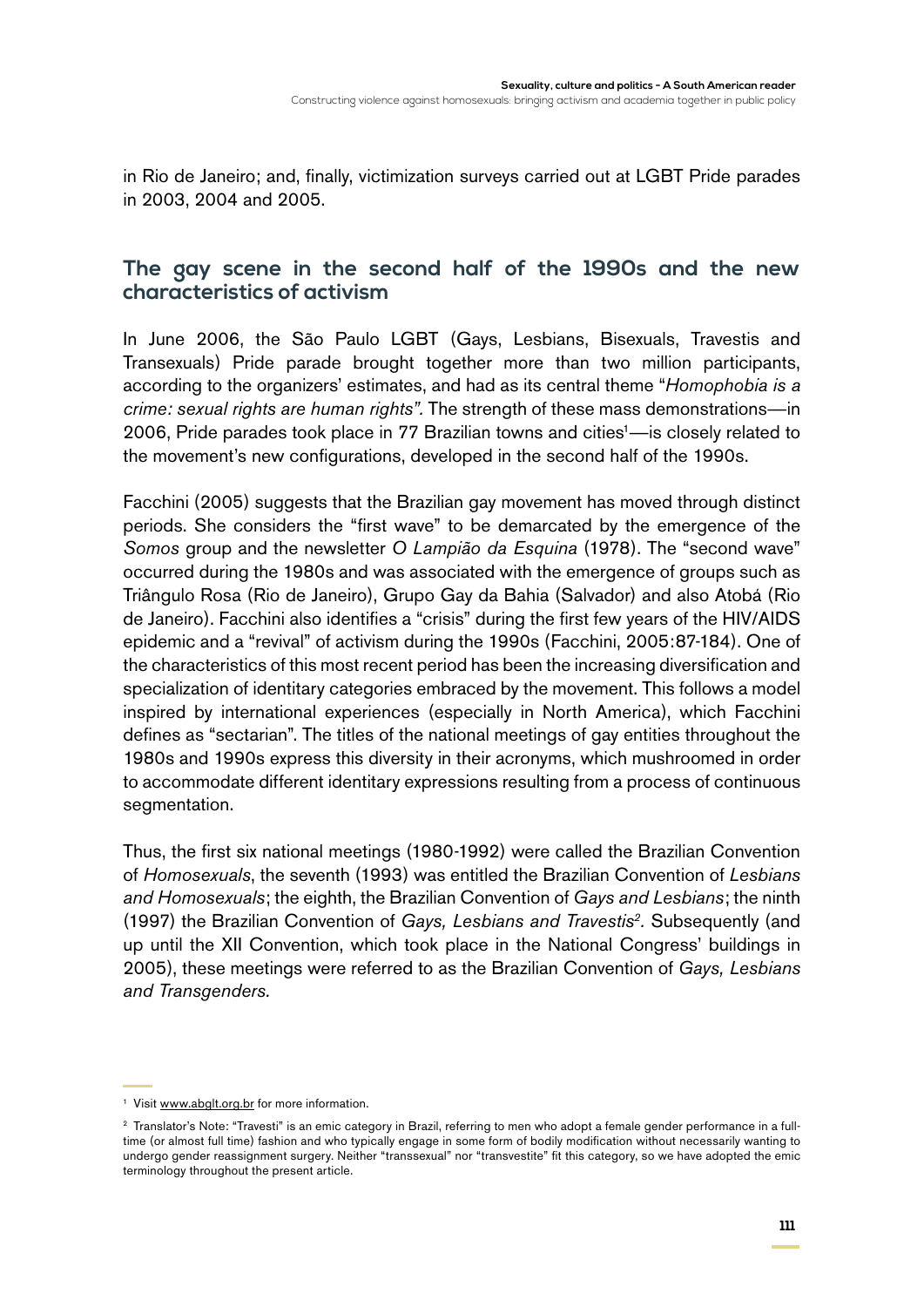The category *transgender* (used simultaneously to designate *travestis* and transsexuals), is at present the focus of a great deal of controversy and faces fierce resistance from *travestis* (Facchini, 2005). Perhaps for this reason, the XII National Convention decided that the movement, aside from including *bisexuals*, would also designate the inclusion, *travestis* and *transexuals* (rather than *transgenders*) by the inclusion of a "T" in its acronym*.* Thus, what we now refer to as the gay movement—in the past referred to as the Brazilian Homosexual Movement—is now really a Movement of Gays*,* Lesbians, *Travestis* and Transexuals*<sup>3</sup>* (Vianna & Carrara, 2010).

Another striking characteristic of that movement is the increasing predominance of groups that take their inspiration from the "NGO" (Non Governmental Organizations) model. Until 1990, Brazilian meetings brought together six to eight groups. In 1995, 31 groups were involved in the foundation of the ABGLT (Brazilian Association of Gays*,*  Lesbians, Bisexuals and Transgenders). In 2006, the ABGLT's website listed a network of 165 organizations—109 gay, lesbian, *travesti* and transsexual groups and another 56 allied organizations devoted to human rights and HIV/AIDS. In fact, this "*NGOizing"* of social movements is characteristic not only of the gay movement, but it is also common in the feminist movement in Latin America (Alvarez, 2000). This process is characterized by (among other things) the valuing of technical skills (as opposed to the idea of "representativity"); the professionalization and specialization of activism; the tendency towards diversification and multiplication; dialogue with international experiences; and the quest for autonomy from the State, combined with competition for resources in order to maintain infrastructure, which tends to include offices, equipment and staff (Fernandes, 1988; Alvarez, 2000; Facchini, 2005).

During the second half of the 1990s, in addition to the proliferation of organizations and the establishment of national networks<sup>4</sup>, a series of heterogeneous and relatively isolated processes and events led to significant changes within activism as well as in the social representations of homosexuality, traditionally scarred by stigma and deviancy.

The first one of these processes consists of several initiatives aiming to prevent discrimination and establish rights within the legal and judiciary system. Although the Constitution of 1998 was developed during the period of the movement's renewal, it did not include the expression "sexual orientation" in the article that prohibits discrimination on the basis of "origin, race, sex, color and age" or in the article on labor rights. Nevertheless, in addition to the Constitutional amendment bills currently in the Brazilian Congress, more than 70 municipalities and the Federal District have enacted legislation against discrimination based on sexual orientation, together with

<sup>&</sup>lt;sup>3</sup> Apart from the broad categories included in the acronym LGBT, there are subgroups encouraged by the proliferation of internet based discussion lists, such as "bears", "gay Jews", "barbies", "young gays" and others.

<sup>4</sup> Facchini argues that in spite of the existence of a national association, the movement remains a set of isolated entities, with different formats, which continue to emerge from the "schisms" within existing groups or from "projects" originally developed within existing organizations that subsequently became autonomous (Facchini, 2005:277).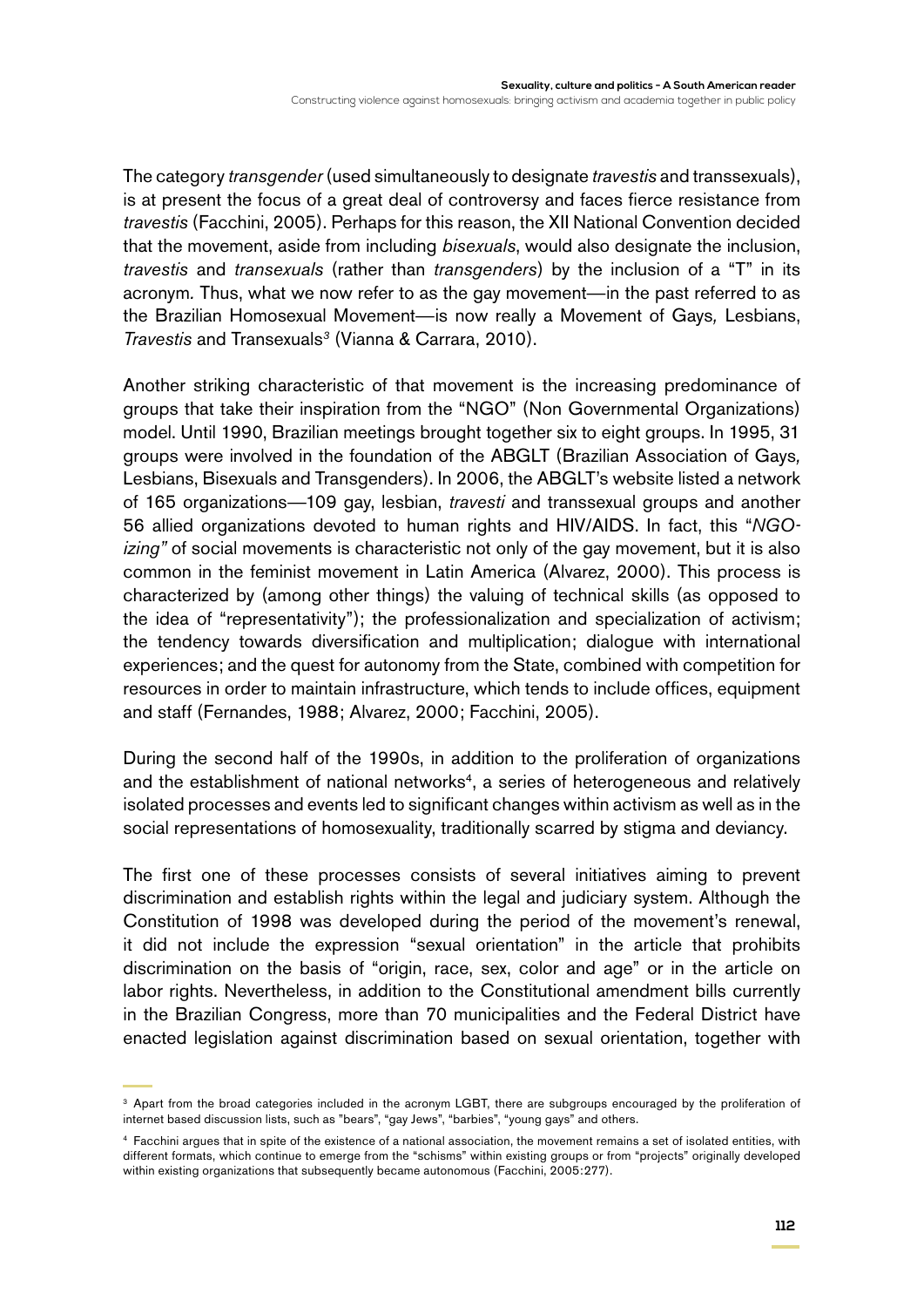eight states. These political units have put in place significant measures to prevent this type of discrimination (Vianna & Lacerda, 2004). There is also an important bill now in front of the Brazilian Congress which seeks to amend the Penal Code and Law n. 7.716, which criminalizes prejudice on the basis of color or race. This bill aims to include punishment for discrimination and prejudice on the basis of gender and sexual orientation. Finally, the juridical establishment of rights process most emblematic expression has been the bill presented to the Federal Chamber in 1995, which seeks to regulate "civil unions between persons of the same sex".

Approved by a special commission in 1996, several amendments were made to this latter bill, including the substitution of the term "union" by "partnership". Despite its limitations, the bill gave great visibility to the debate surrounding gay, lesbian and transgender rights in the national media. Although there are critical voices, the mainstream movement, led by ABGLT, supports the bill. They see it as representing a step towards a more inclusive law.<sup>5</sup>

The judiciary system has been another fundamental arena for the development of new rights. Several cases, especially those involving welfare rights lawsuits (and their resulting sentences), opened up the way to legislative changes to such an extent that at the end of the 1990s, for example, there was a rapid increase in the number of welfare systems (at state and municipal levels) extending conjugal rights to same sex partners.

The second significant transformative process in the gay scene in the 1990s was the consolidation of a relatively strong market for goods and services targeting gays and lesbians. While at first this market was composed mostly of bars, clubs and saunas, it subsequently began to include internet sites, movie festivals, specialized magazines, publishers, hotels, tourism agencies, and fashion designer labels, among others. The proliferation of these commercial ventures (which was heterogeneous and contained unique regional characteristics) contributed, in some places, to the emergence of an alliance between market and activism—something rare in Brazilian left tradition. Together, these initiatives constituted new spaces of sociability often positioned within the framework of a commitment to develop a "positive identity", and encourage "selfesteem". Despite several problems resulting from the segmentation of this market and the consequent exclusion of certain groups (for example, barring *travestis* from gay premises), the so-called "GLS market" (Gays, Lesbians and Sympathizers) became, in some towns, the central *locus* for gay activism. This was the case of Sao Paulo (França, 2006).

<sup>&</sup>lt;sup>5</sup> The defense of unions or civil partnerships between same sex couples has been a recurring theme in the main gay pride parades in Brazil. In Curitiba, in 2004, the slogan was "Family, Pride and Respect"; in Rio de Janeiro, "Civil Union Now!"; in Blumenau, "Homosexuality, a family matter"; and in São Paulo, "We have Pride and Family". In 2005, the São Paulo parade, the biggest ever seen in the country and one of the biggest in the world, had as its theme "Civil Partnership, now. Equal Rights! Neither more nor less" (Vianna, Carrara, 2010).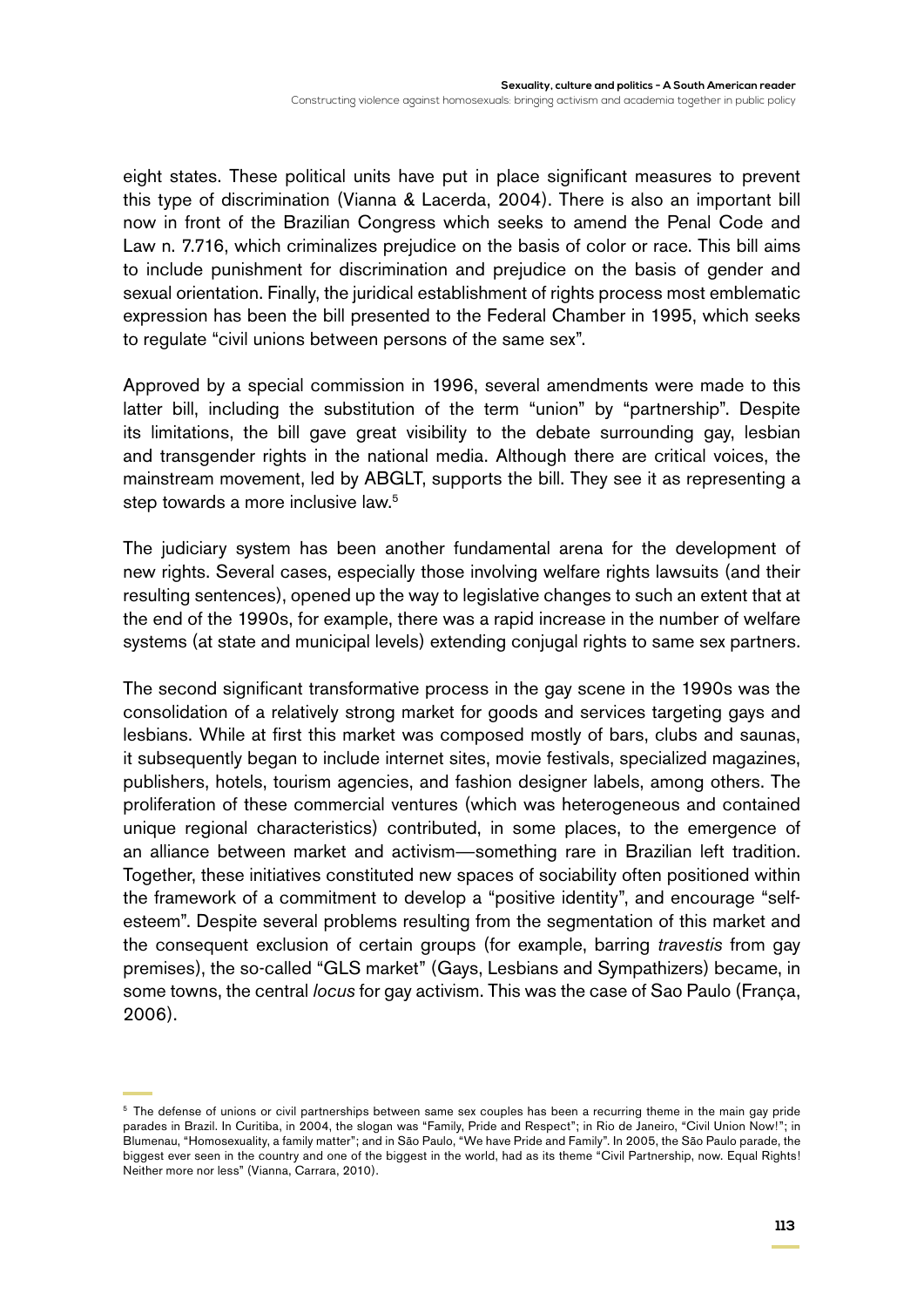Combining the previous initiatives, the third transformative process which took place in the 1990s was the adoption, by activists and non-organized gays, of a politics of *mass visibility* and the emergence of *Gay Parades.* These parades, which appeared during the middle of the last decade, became part of the efforts of both NGOs and of independent activists. The parades currently bring together thousands of people in dozens of Brazilian towns and cities. Many have some financial support from the Health Ministry, others from the Ministry of Culture and several have support from local councils and state secretariats. In the largest parades, there are partnerships with private enterprises, especially gay and lesbian bars and clubs, which bring their sound systems to the parades.

Finally, the fourth and final transformative process we will highlight relates to the mushrooming of initiatives within academia, with the incorporation of homosexuality and "homoeroticism" in the curricula of the Human and Social Sciences in research centers and universities across the country. The Brazilian Association for Homo-culture Studies (ABEH) was founded in 2001, at a meeting that took place at the Federal Fluminense University. This association organizes biannual congresses in Brazilian universities. A search in the CNPq's *Plataforma Lattes<sup>6</sup>* for the terms "homoeroticism", "homosexuality", "gay", "lesbian" and "queer" in June 2006 retrieved no less than 1420 researchers working on these issues. The same search in 2001, when the Brazilian Association for Homo-culture Studies (ABEH) was founded, retrieved 212 researchers. The extraordinary growth within this period must be attributed mostly to the increase in the number of CVs on the platform. In this sense, the situation in the second half of the 1990s was very different from the one in the 1980s, when only a few intellectuals (who were mostly also activists) dedicated themselves to the study of homosexuality related issues in Brazil.

It is in the context of this short but intense process of social transformation, involving public entities, GLBT activism, the market and academia, that studies of violence against homosexuals or homophobic violence in Brazil should be understood.

# **Representation of violence: homosexuals murdered and the Grupo Gay da Bahia dossiers**

Founded in 1980, the Grupo Gay da Bahia (GGB) was the forerunner of the model that would later be adopted by most gay organizations in the following decade. Along with the group Triângulo Rosa, from Rio de Janeiro, GGB created a more pragmatic activism, demanding rights and exposing violence. In the 1980s, this group was already preoccupied with the degree of institutionality of the organizations within the movement (Câmara, 2002; Facchini, 2005). In the case of GGB, this was translated into a quest for legal registering and recognition as an institution of public interest.

<sup>6</sup> Translator's Note: Brazil's primary on-line academic database.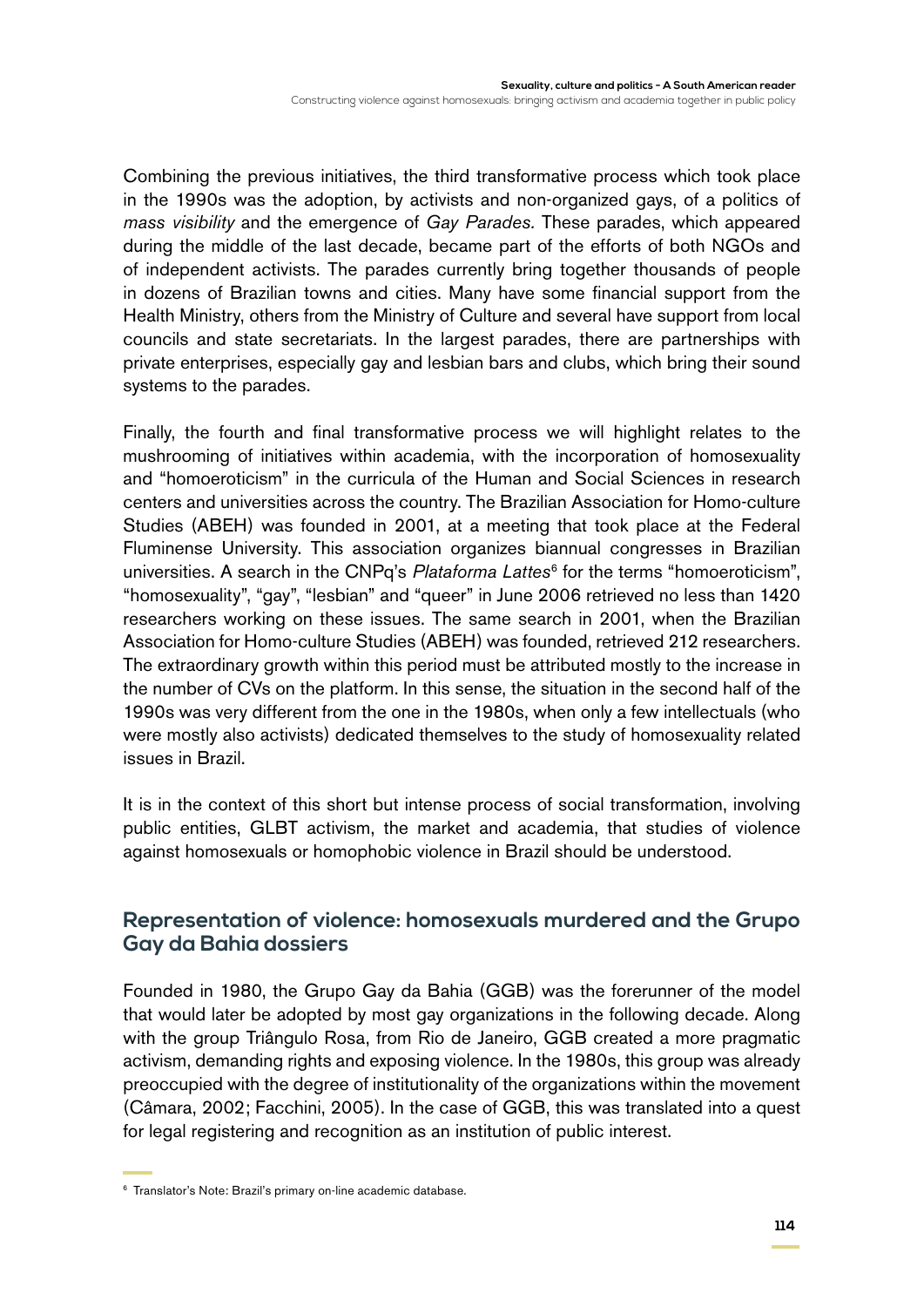According to its founder, the anthropologist and activist Luiz Mott, GGB began to collect data on violence against homosexuals in the 1980s, collecting records of murders "where the motive resided in the homosexual condition of the victim, explicitly or indirectly" (Mott, 2002).<sup>7</sup> These records, which consist mostly of newspaper clippings (and, less predominantly, of activists' testimonies) were published in dossiers that became famous nationwide.<sup>8</sup> Their revelation made possible the exposure of violent crimes against homosexuals, especially from the 1990s onwards. To a great extent, this systematic exposure of murders of homosexuals encouraged by the GGB helped break the silence regarding this form of violence.

In 1988, when the murder of theatre director Luiz Antônio Martinez Correa took place in Rio de Janeiro, newspapers began to use the expression "murder of homosexuals" to problematize and recognize the existence of a "type of crime" that had hitherto tended to be reported as an isolated event (Lacerda, 2006). By then, voices of gay activists also began to make themselves heard through the newspaper columns in the form of opinion pieces interpreting the "specific nature" of such violence. Simultaneously, artists and "personalities" identified as gay spokespersons began to publicly expose "prejudice against homosexuals" as the explanation for the lack of police interest in investigating these cases. In her study based on Rio de Janeiro newspapers from 1980 to 2000, Lacerda (2006) states that the term "homophobia" appeared for the first time in 1992, in *O Globo* newspaper, in order to designate "hate of homosexuals" (Lacerda, 2006, p.107). In the second half of the 1990s, publication of "statistics", by the GGB and Grupo Atobá (founded in 1985 in Rio de Janeiro) became a regular event, systematically accompanying the reporting of new murder cases.

The development of an archive and the publishing of reports (Mott, 1999; Mott & Cerqueira, 2001; and Mott et al., 2002) on murders of homosexuals contributed greatly to the exposure of "violence against homosexuals" and "homophobia" as one of the priorities of the movement. However, the predominantly sensationalist approach of the print media, especially during the 1980s and 1990s, encouraged the formation of a partial picture of the victimization of homosexuals that often tended to "confirm" the representations of homosexuality that were then current (even for the movement itself). In these, tragedy was, to a certain extent, the result of the victim's own moral weaknesses and choices. Such representations were particularly strong when the victims were *travestis* and in the cases of middle class gays murdered by male prostitutes.

Up until the end of the 1990s, the emphasis on lethal violence, the exhibiting of corpses and the reiteration of consummate tragedies, may have contributed to preventing gay

<sup>7</sup> The report "Murders of homosexuals in Brazil: 2005", published on GGB's site, counted 2511 victims between 1980 and 2005 (www.ggb.org.br).

<sup>&</sup>lt;sup>8</sup> In 2001, the source for 76% of the 132 murders registered by GGB came from newspapers; 15% were from the Internet and 9% from oral communications, television or letters sent to the GGB (Mott, 2002, p. 56).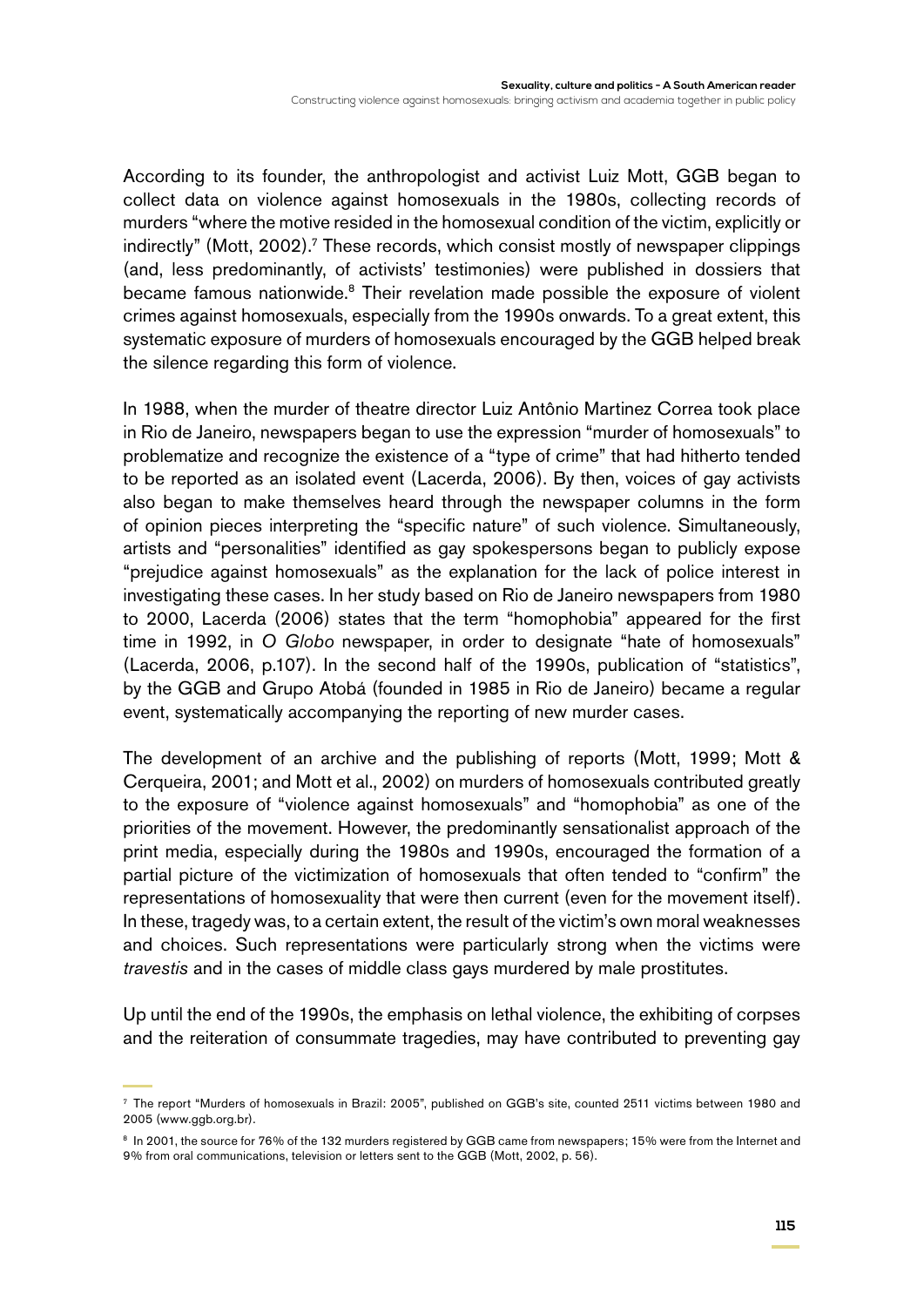Constructing violence against homosexuals: bringing activism and academia together in public policy

activism from developing a more proactive and propositional stance on the issue of violence.9 In contrast to the women's movement (which, at the end of the 1970s and during the 1980s developed an agenda which included demands for the establishment of Specialized Women's Units within police services), the gay movement continued to concentrate on exposing violence until the 1990s. This reinforced the representation of homosexuals as "victims" of a violence they could not avoid.<sup>10</sup> Also significant was the contrast between the public safety and justice fields, where the gay movement's stance was predominantly passive and lacked proposals, and the field of public health, where the movement developed powerful discourses, demands and practices. In the latter field, creativity, irreverence (as exemplified by the "transe numa boa" ["have nice sex"] poster campaign<sup>11</sup>), demands and especially a focus on the fight against HIV/AIDS (by demanding, for example, free and universal access to medication), in addition to the direct participation of activists in prevention activities, were responsible, to a great extent, for the direction taken by "the Brazilian response" to the HIV/AIDS epidemic (Galvão, 2000).

#### **The Disque Defesa Homosexual hotline and new relationships between activism and academia in the formulation of public policies**

The Disque Defesa Homossexual (DDH) hotline was the first manifestation of public policy in the field of safety directed towards homosexuals. It emerged towards the end of the 1990s, within a context of the proliferation of NGOs and networks, gay parades, the internet boom and a growing gay market. Created in 1999 within the Safety Secretariat of Rio de Janeiro, DDH was planned as a protection program and not just as a reporting mechanism. The project was an experiment in establishing direct partnerships between police and activist groups in order to rapidly trigger into action both crime prevention initiatives (activating police forces in places and situations at risk of violence) and services to victims of crime (mobilizing the police to investigate aggressors and criminals and activating NGO-based psychological and legal support networks).

This experience was developed in the context of a set of programs in the area of public safety that heralded the democratization and modernization of the police system. It

<sup>&</sup>lt;sup>9</sup> A defensive reaction to militancy may have been strengthened by the fact that activism operates mostly through media and the fact that *travestis* and transsexuals appeared much later as political and social actors within the movement.

<sup>&</sup>lt;sup>10</sup> Mott (2002:65-66) answers the criticism that "the publication of crimes against homosexuals perpetuates a victimist stance", stating that "among all social minorities, homosexuals constitute the segment most discriminated against […]. In denouncing and protesting against gay homicides, we never treated gays, lesbians and transgenders as 'helpless', unable to face and overcome such violence. To the contrary, we realistically portrayed the strength of homophobic evil, aiming to increase awareness not only among the powers that be within global society, but especially among the potential victims of this bloody war. This was done so that, by reacting against and avoiding risk situations, these people do not become one more number enlarging the sad statistics and that, instead, they mobilize in order to eradicate this very real epidemic of hate".

<sup>11</sup> One of the first and most famous posters of the HIV/AIDS prevention campaign, used by GAPA of São Paulo, was created by the artist Darcy Penteado, one of the founders of the *O Lampião* newsletter*.*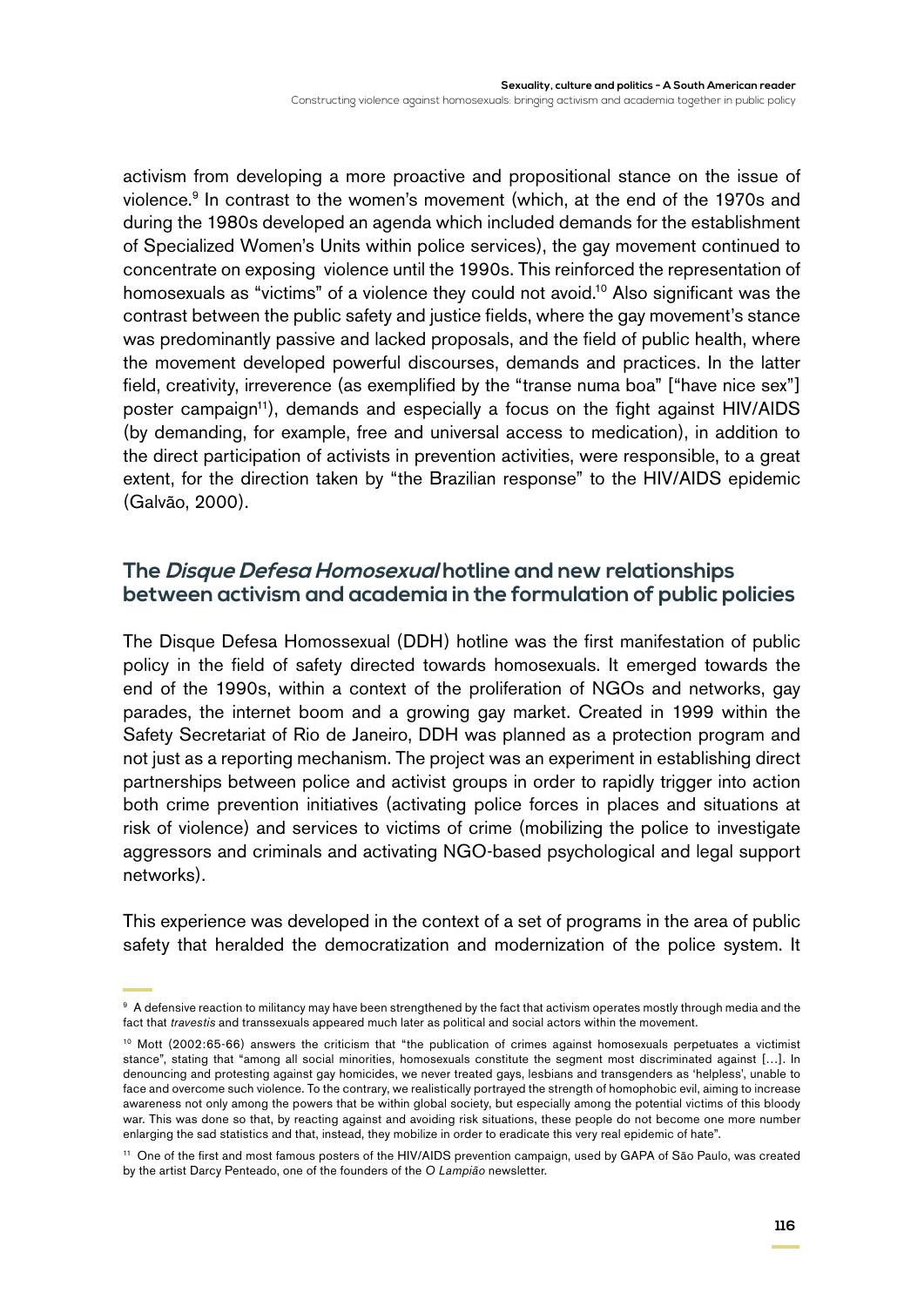was also predicated upon intense participation of civil society organizations. A team composed of people from universities and NGOs developed programs through the Sub-secretariat of Research and Citizenship of the Secretariat of Public Safety of Rio de Janeiro, between January 1999 and March 2000. Among these programs were: the Police Ombudsman, the Women's Protection Program and the Referring Centers for Sexual Minorities, Anti-Racial Discrimination and Environmental Protection.

The creation of the DDH involved several actors: the secretariat for state security, all the bodies of the gay movement of Rio de Janeiro, ISER (the Institute for Religion Studies, an NGO dedicated to research), a Member of Parliament (Carlos Minc's, a PT state MP) and two researchers at the Social Medicine Institute of the State University of Rio de Janeiro (Martins, 2001). The events that triggered the gay movement's demands upon the security secretariat (which subsequently prompted the planning of DDH) were a series of violent attacks on young gays in an area of GLS bars and clubs in Botafogo, a neighborhood in the (upper middle class) South Zone of Rio de Janeiro, and police's lack of readiness in responding to these.

One of the significant differences between the creation of the DDH and previous violence reporting initiatives was the presence of researchers linked to an NGO and a University as political actors. This was a decisive factor in the program's development, not just as a service for victims, but also as a center for the production of data on violence.12Another difference was that the production of knowledge on the victimization of homosexuals and the characterization of homophobic violence in Brazil had earlier been based on newspaper clippings. The data generated by DDH was based on reports from the victims themselves and, therefore, began to problematize several situations where violence and discrimination were associated with homophobia.<sup>13</sup>

Analysis of the first 500 cases dealt with by the program revealed the intensity of the silent, daily dynamics of homophobia. Most reports were cases of verbal abuse, threats, extortions, physical aggression and a great number of complaints of "discrimination" (at school, at work, in shops and also at home and in the community), as well as conflicts of a cyclical nature between partners. No less than a third of the cases reported to the DDH referred to incidents which took place at home or in the community. This is an indication of the frequency of non-sensational and non-lethal crimes, generated and experienced on a micro-societal level within the sphere of family and acquaintances. In general, this is a not-for-profit criminality, in which victims and perpetrators share the same social networks (Ramos, 2001).

<sup>&</sup>lt;sup>12</sup> During the volunteer training period, a database was established, and the cases communicated to the DDH were monitored on a monthly basis.

<sup>13</sup> From 1999 onwards, newspapers from Rio de Janeiro began to cover non-lethal violence against gays and *travesti* more often, utilizing the DDH's data (Lacerda, 2006. p. 43).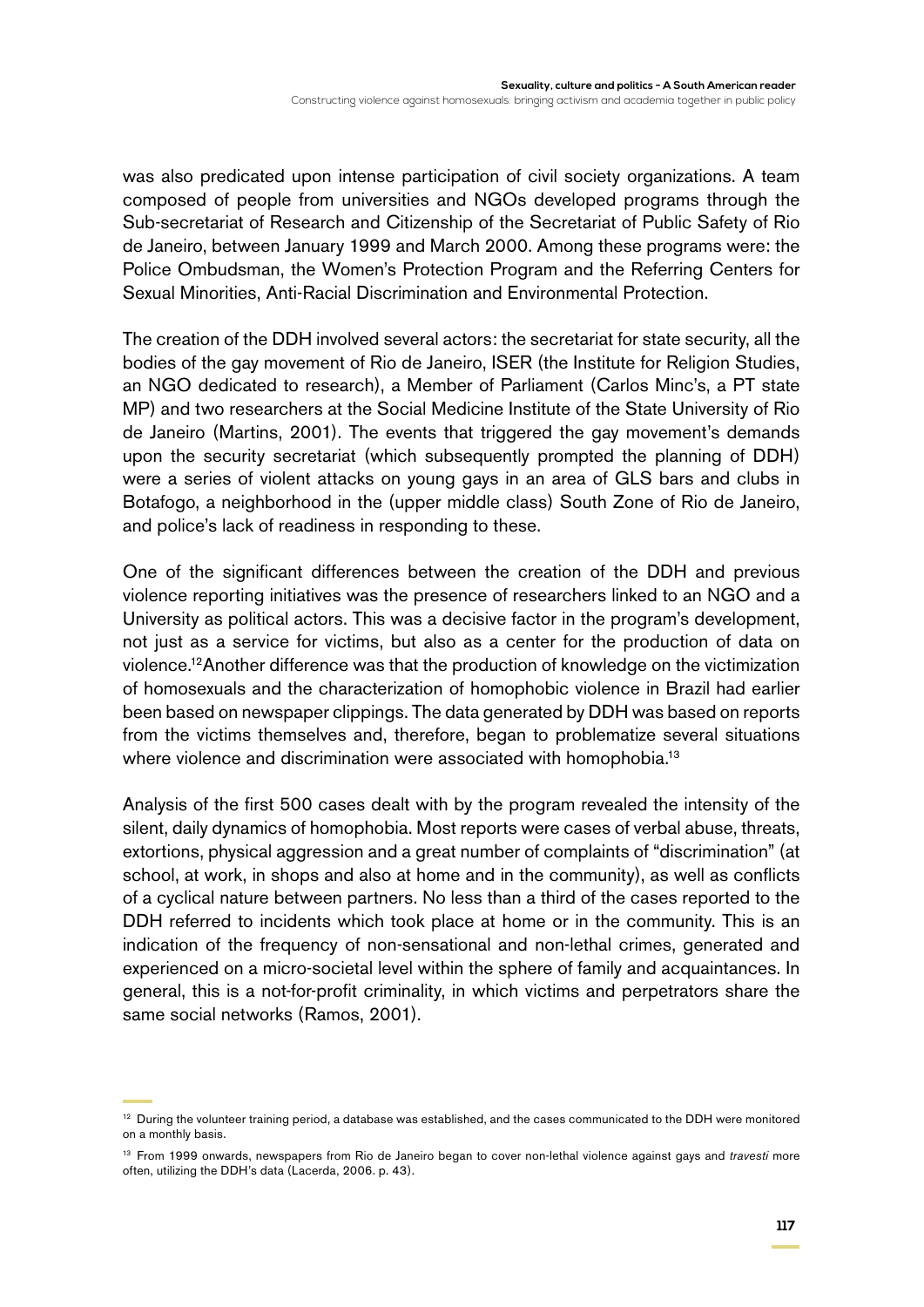The study proposed a matrix for the analysis of these cases, classifying them as follows:

1) interactive crimes (aggressions and discrimination that took place at home, in the neighborhood and between partners, in which lesbians—not just gays and *travestis*—appeared as victims in significant numbers);

2) crimes for profit (blackmailing, extortion, muggings and ploys such as, "goodnight Cinderella"14mostly perpetrated against gays and *travestis*);

3) hate crimes (beatings, serious threats to life and reported murders), mostly perpetrated against *travestis*.

The experience of the DDH inspired several other initiatives supported by state governments and town halls across the country. In Rio de Janeiro, the program was partially closed after March 2000, when the team that coordinated the Referral Centers left the security secretariat (Martins, 2001), interrupting the systematic collection of data.

### **Homosexuals murdered in Rio de Janeiro: research on the justice system**

In the 200 news clippings collected from the dossier kept by the "28<sup>th</sup> June" group in Rio de Janeiro, Carrara & Vianna (2001) identified 105 records of police incidents documenting the murder of homosexuals, resulting in 80 lawsuits. Of these lawsuits, they analyzed 57. Although these results were neither conclusive nor statistically representative, the findings were highly significant, since for the first time it was possible to examine the hypothesis that an "impunity" logic predominates in the criminal justice system when the victims concerned are gay. One of the surprises was the fact that lethal crimes resulting from armed robbery (of mostly middle class gays who were victims of prostitutes in their own homes) constituted a specific universe, due to stigmatizing characterizations of the victim by police and judiciary agents, as well as a surprisingly high rate of convictions in cases where the defendants were charged.

The research concluded that homophobia is expressed in a complex and subtle manner and has an impact on the representations of homosexuality maintained by the police, public prosecutors, judges and solicitors. This is not necessarily translated into acquittals or tolerant sentences, but in the use of clichés about homosexuality and the dynamics of relationships in the gay world. In addition to reiterating the idea that the victims contributed to their own deaths, engaging in a "risky lifestyle" or by being hostages of a certain "pathology", such representations determine the direction of investigations and processes, even in those cases where a conviction is eventually handed down (Carrara

<sup>&</sup>lt;sup>14</sup> Sedating the victim with sleeping pills or other narcotic substances ("roofies") in order to steal money and goods.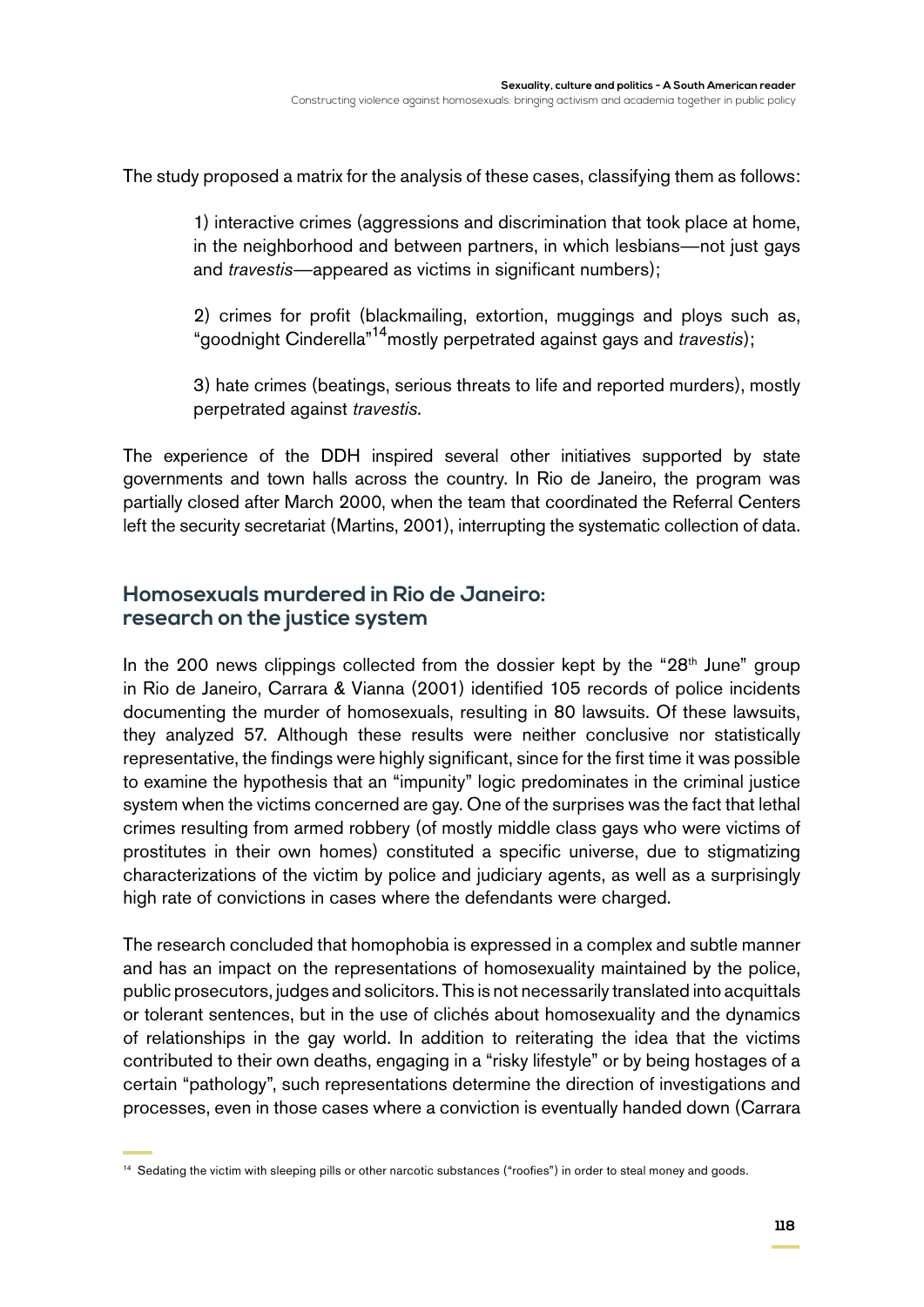& Vianna, 2001). Carrara & Vianna's concluded that violence against homosexuals is more heterogeneous and complex than that stipulated by the classic model of hate crime. This conclusion established some distance from previous approaches that were more directly associated to activism and its strategies.

# **Research on GLBT Pride parades since 2003**

In 2003, research centers and universities<sup>15</sup> began a cycle of research at GLBT pride parades in Brazilian cities. Using structured interviews with open-ended questions about sociability, affectivity, sexuality, policy and rights and close-ended questions about violence and discrimination, the main characteristic of the project was the collaboration between research centers and activist groups.<sup>16</sup>

The project's starting point was the recognition that the parades, as well as being a most significant social and political urban phenomenon in Brazil, were events that brought together gays, lesbians, *travestis*, transsexuals and bisexuals who would otherwise be hard to reach by sociological researchers. The parades therefore represented a unique opportunity. It would be impossible to access this population's enormous diversity in any other social space (whether this be geared towards leisure, work, or even political activism), given generational, class and identitary divisions. Moreover, the parades are organized precisely around a type of common denominator that covers this whole universe: the fight against discrimination and prejudice that targets different "sexual minorities". In this sense, the research carried out during the parades is a type of applied research and represents a new experience of collaboration between activism and academia.17

The project used a strategy termed "victimization research", that is, it attempted to measure the incidence of violent attacks and discrimination among the population interviewed. On the basis of the information gathered in the records of the DDH and the emergence of specific demands in each round of interviews, the research carried out at the parades opted to work with a categorization of *homophobia* dividing the experience into two broad categories: "discrimination" and "violence". In the *discrimination* category, we measured the experiences of "marginalization, exclusion or poor service" in several settings: work place, commerce, leisure, school or university, health services, blood

<sup>15</sup> Entities involved in this project include: the Latin-American Center on Sexuality and Human Rights (CLAM) of the Social Medicine Institute of UERJ and the Center for Studies on Safety and Citizenship (CESeC) of the University Mendes. To the extent to which the research took place in different localities, other centers became involved in the collaboration, such as the Nucleus for Research on the Body and Health (NUPACS) at the Federal University of Rio Grande do Sul in Porto Alegre, the Department of Anthropology at the University of São Paulo and PAGU – the Nucleus for Gender Studies at the State University of Campinas.

<sup>&</sup>lt;sup>16</sup> In Rio de Janeiro (2003, 2004), the research was carried out in conjunction with the Arco-íris group; in Porto Alegre (2004) with Nuances and in São Paulo with the Association Parada do Orgulho Gay GLBT de São Paulo.

<sup>&</sup>lt;sup>17</sup> The field researchers were volunteers recruited from universities and the gay movement. They were trained by researchers and activists from the groups involved in the project.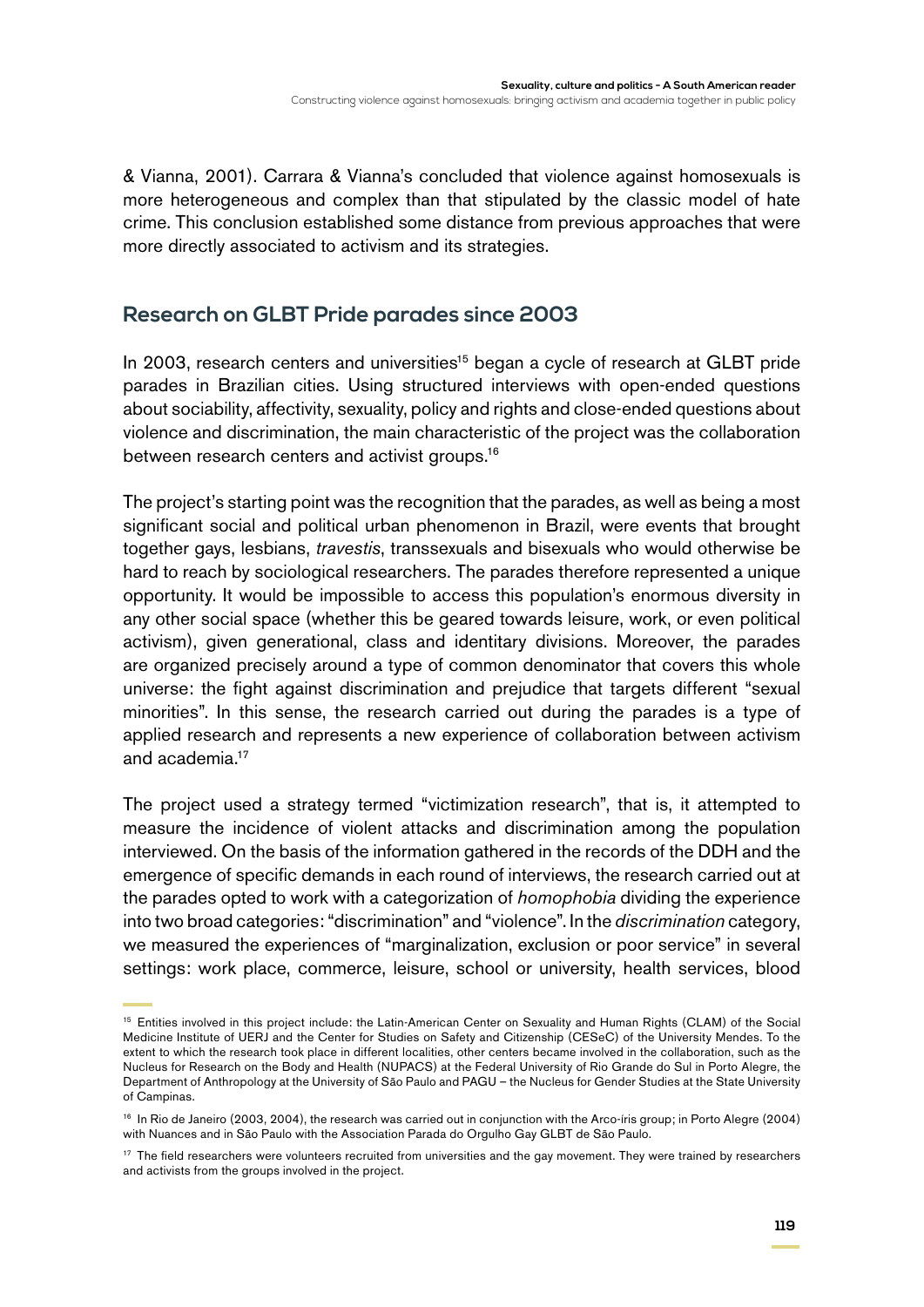donation services, police stations, religious settings, family settings, and among friends and neighbors. In the *violence* category we measured experiences more often than not criminalized according to the current Penal Code: physical attacks; verbal threats or threats of physical attacks; sexual violence; blackmail, extortion and ploys such as "Goodnight Cinderella".

The results show homophobia as varying greatly according to gender, sexual identity and age markers (and secondarily, according to professional qualifications and skin color). Research has confirmed the initial impressions obtained through the experience of the DDH: the relationship between homosexuality and violence is more complex and contradictory than the image portrayed by the media and the activists of the 1980s (Carrara, Ramos, & Caetano, 2004; Carrara & Ramos, 2005; Carrara *et al.,* 2006).

The general results show incidences of discrimination and attack which are quite consistent in the surveys carried out in Rio de Janeiro, Porto Alegre and Sao Paulo. It is surprising that some homophobic experiences recorded here, such as verbal attacks for example, are reported by more than 60% of the interviewees, independent of gender, age, skin color, or homosexual orientation. Another significant result, in striking contrast to the "landscape of mass visibility", is the extremely small number of reports communicated to authorities or other public bodies—circa 10% of the interviewees reported incidents to the police. Reporting to the media and NGOs occurred in even smaller numbers, below 5%.

There is an obvious contrast between the high incidence of homophobic activities experienced by a significant proportion of the interviewees—which suggests a high incidence in the LGBT community as a whole, since the results were repeated in the various interview rounds—and the timid demands for safety and justice policies with a view to minimizing such incidents.

# **Brazil without homophobia**

According to Vianna & Lacerda (2004), "recognition of the specificity and, simultaneously, of the diversity of forms of violence against homosexuals is the justification for the creation, by the Federal Government, of the 'Brazil Without Homophobia' program against violence and discrimination and for the promotion of homosexual citizenship, launched in May 2004" (Brasil, 2004). According to its authors, "the program was developed by a commission of the National Anti-Discrimination Council and the Health Ministry, with the participation of several activists and activist organizations", such as the ABGLT. In its ten points, the program sets out a number of broad interventions, focusing on the policy for lesbian women and the link between the fight against racism and homophobia. Among these actions, we highlight: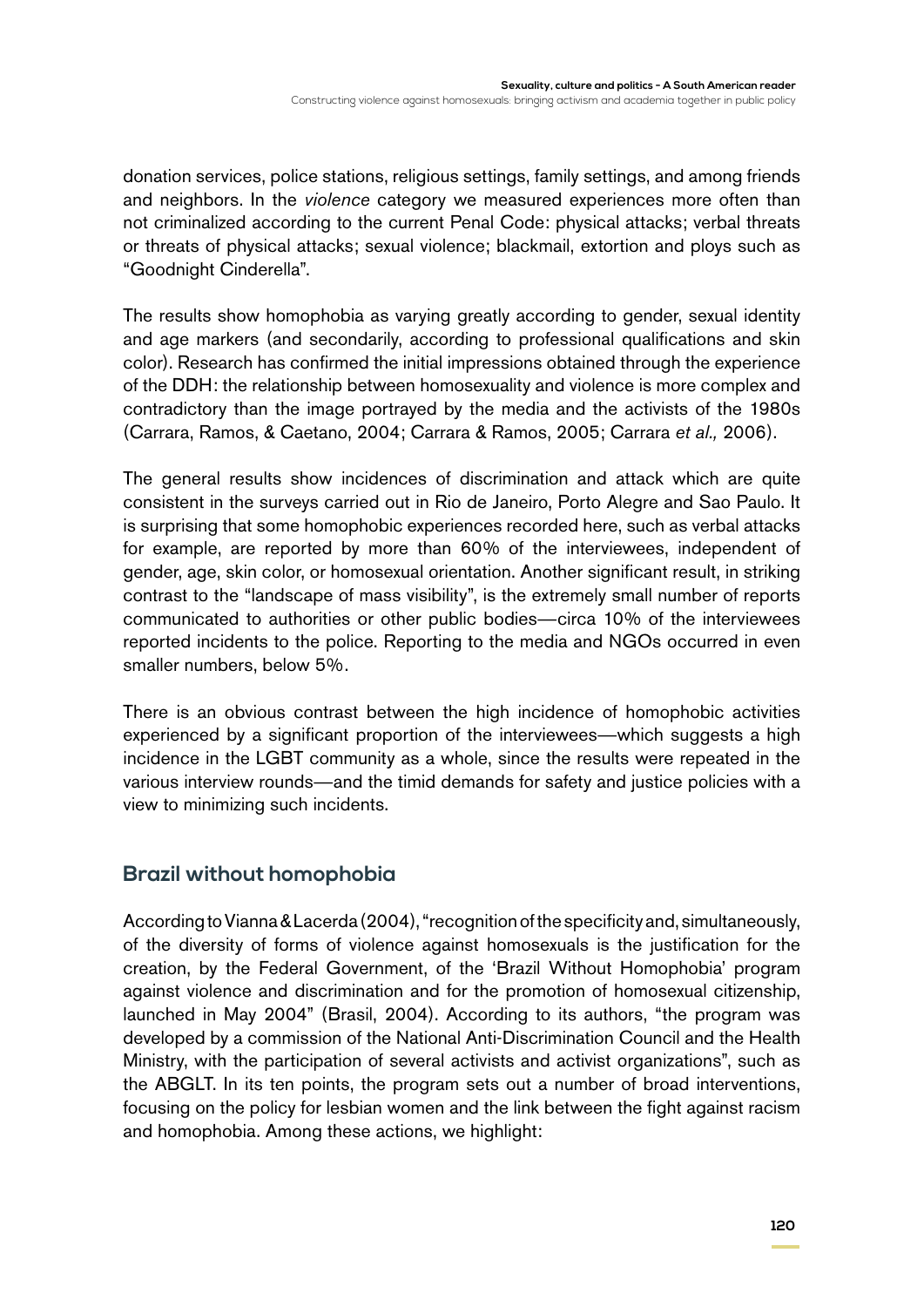Constructing violence against homosexuals: bringing activism and academia together in public policy

- 1. Actions to provide capacities for the State to act in a non-discriminatory manner, especially schools, the police and the judiciary and health and labor inspections. These capacities may be created by changing practices, or through the creation of new mechanisms such as DDHs and referral centers within the state secretariats of public safety, specially designed to prevent violence and discrimination;
- 2. Actions encouraging the participation of movement leaders in the Federal Government's different councils and mechanisms of social control;
- 3. The production of knowledge regarding homophobic violence and discrimination and regarding the health conditions of gays, lesbians and transgender people;
- 4. Support for Brazilian initiatives at the international level, aiming at recognizing and protecting GLBT rights and the creation of an Inter-American Convention on Sexual and Reproductive Rights.

Some of the directives of the program have been put in place, strengthening collaboration between the state and civil society. In mid-2005, the General Secretariat of the Presidency of the Republic announced a public competition, open to nongovernmental organizations, for projects regarding the prevention of and fight against homophobia through legal and psychosocial support to the victims, guidance and the referral of crime reports, training in human rights and the mediation and conciliation of conflicts. At the end of 2005, one of the selected organizations in this competition— *Estruturação*, the Lesbian, Gay, Bisexual and Transgender Group of Brasilia—signed an agreement with the Federal Government's Special Secretariat for Human Rights for the establishment of an LGBT Referral Center which would provide services to victims of discrimination. Also in 2005, the Ministry of Education announced a competition for training projects aimed at educational professionals on issues related to sexual orientation and gender identity. Of the 84 projects submitted, 36 were led by NGOs, mostly LGBT groups, 24 by governmental organizations (town halls, municipal and state secretariats of education) and six by universities. Of these projects, 48 were recommended and 15 were selected. Among those selected, 12 were submitted by NGOs (of which seven were LGBT groups), two were created by universities and only one originated in a governmental body (a municipal secretariat of education). It is apparent that the Ministry's tendency is to mostly support those projects submitted by activist groups and non-governmental organizations.

# **Homophobia and public policy: prospects for the current decade**

The gay movement is now facing a dilemma which will demand careful consideration. While, on the one hand, the collective representation of homosexuals as "victims" of homophobia has been corroborated by the research on violence, it is also a fact that these experiences vary according to sex, sexual orientation, age, class and race. In regards to most types of discrimination and violence, *travestis* and transsexuals are at one extreme of the scale of victimization and young bisexuals, lesbians and gays at the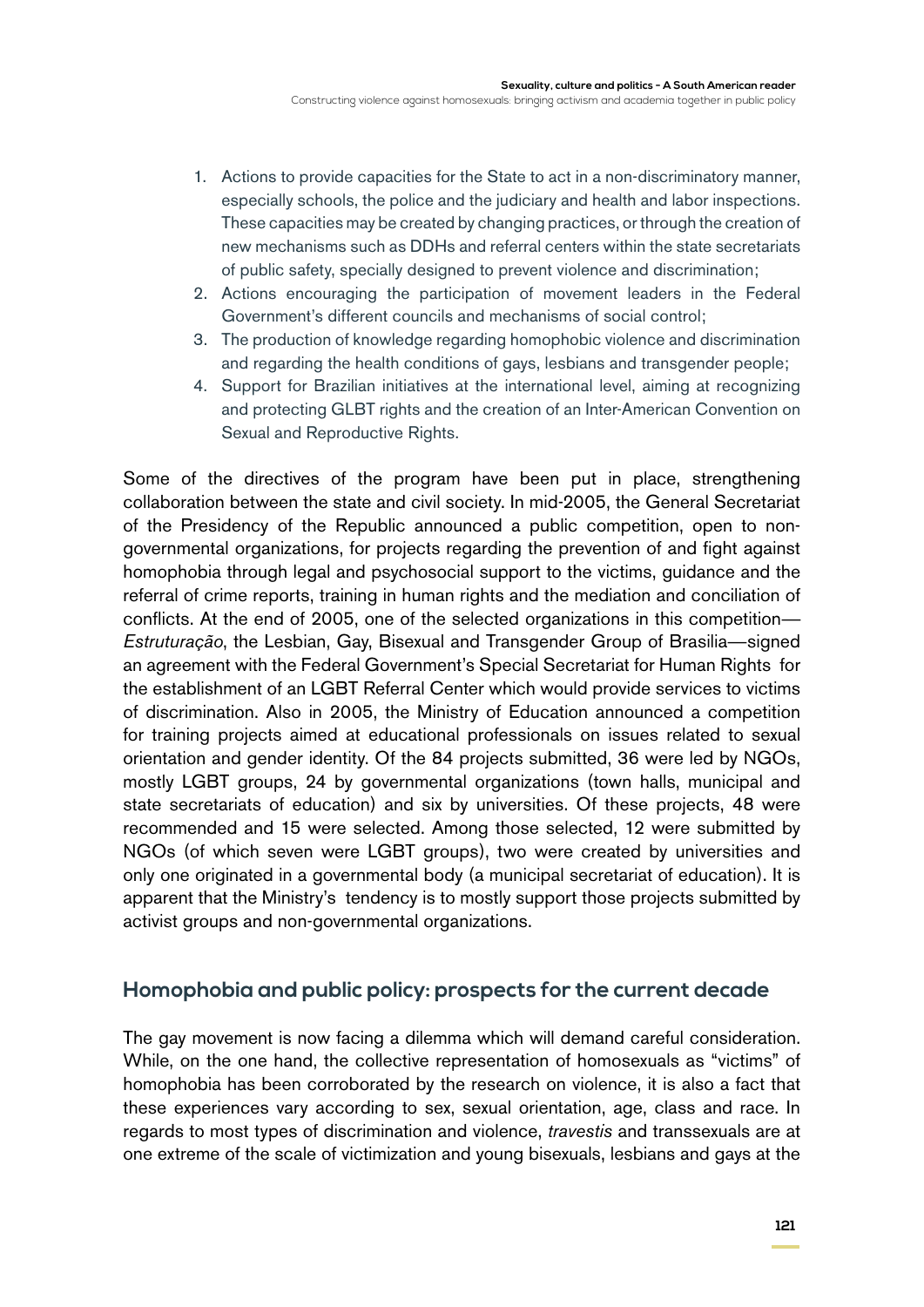other. Moreover, a statistically significant contingent of the community does not report any experience of victimization at all (between 30% to 40% of those interviewed at the different parades).

In comparison with other identity movements (such as the women's and black movements), the gay movement has been slow in developing demands for integrated public policies to respond to homophobia. The movement focused a great deal of its time an energy on a stereotyped model of "violence against homosexuals" (murders) that, ultimately, correspond only to part of the diverse daily dynamics of violence suffered by gays, lesbians, bisexuals and transgender people. In this sense, activist discourses on "homophobia" have had a limited impact, not only upon the gay community itself, but also on the government and the media.

Initiatives such as DDH and the research developed over the last decade have demonstrated that, in contrast with the dynamics of gender violence and racist violence (which allow for a focused response, since they are more homogenous), homophobia operates within many variables and includes different phenomena, from discrimination within the domestic sphere to for-profit crime. For this reason, the strategies used to face these phenomena and the discourses produced by the gay movement must recognize this complexity and mobilize specific demands against different types of violence. The DDH initiative has shown, for example, that to counter blackmail, extortions, "Goodnight Cinderella" schemes and armed robbery motivated by sexuality, it is necessary to have: a) systematic increase in police reports; b) police investigation and imprisonment of criminals and gangs, including those constituted by police agents and ex-police agents; c) publication of successful "exemplary cases" in the print media; d) information campaigns led by the LGBT movement, targeting the community; and e) monitoring of results by the security secretariats.

Additionally, responses to the dynamics of discrimination within the family sphere and within circles of friends demand not only specific campaigns, but also individual services for the victims, articulated through a support and protection network following the model pioneered by the women's movement in relation to gender violence. The high rates of homophobia reported in schools, for example, demonstrate the need for more research and the creation of special programs involving educational authorities, teachers and pupils. Conjugal violence, which is especially serious and invisible among lesbians, is a topic the LGBT movement must also face, taking into account the specificities of the different sexual identities in play.

Another challenge is the set of representations of homosexuality "competing" with the idea that homophobia is part and parcel of the gay experience. Images linked to pride and affirmation—and even to beauty, happiness and consumerism—are championed by the media and the market, which attempt to turn them into hegemonic representations of homosexuality. We can discern a certain tension between these representations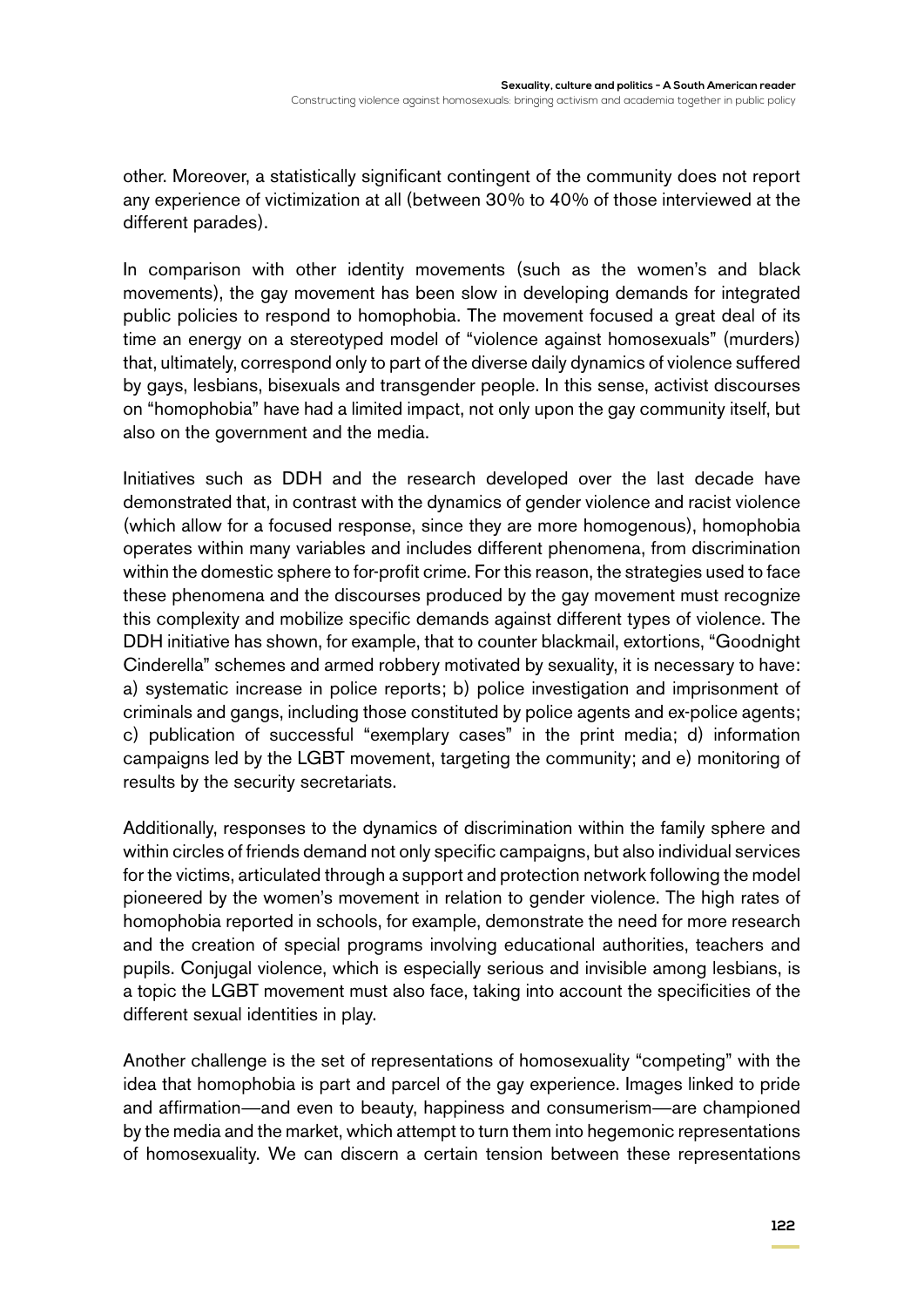and those created by activists, although so far there has been a relatively peaceful coexistence between these two models during the pride parades (Ramos, 2005).

All the above factors show the need for an even greater effort to incorporate *travesti* and transsexual organizations within the LGBT movement, since these groups experience the most serious types of violence and, therefore, should play a decisive role in the development of demands of policies and direct participation in prevention practices, such as those which happened in the response to the HIV/AIDS epidemic in Brazil.

Lastly, two of the present dilemmas of the movement can be summarized as follows: the movement must demand respect, but without losing its sense of irreverence and its affirmation of sexuality; it must demand the criminalization of homophobia, but not the regulation of sexual diversity. Experiences of public safety and respect by police authorities (for example, the right to "cruise" in safe environments that are also extortionfree) can be indicators that it is possible to "be a victim" and "be proud" in a creative and pro-active relationship with public policy on security.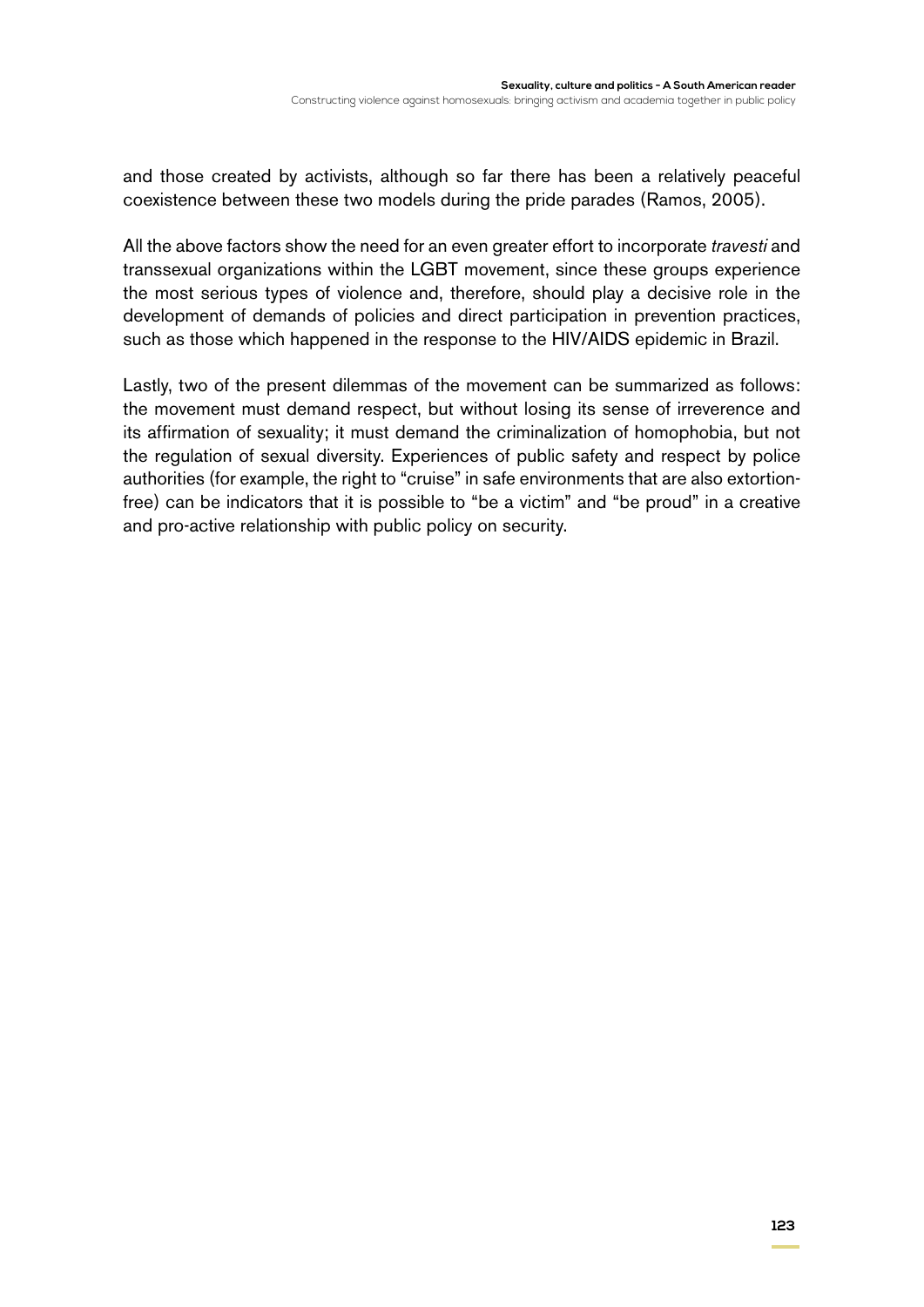#### **References**

ALVAREZ, S. A. 2000. "globalização" dos feminismos latino-americanos. In: ALVAREZ; DAGNINO; ESCOBAR (Eds.). *Cultura e política nos movimentos sociais latino-americanos*. Belo Horizonte: Editora UFMG. p. 382-426.

BRAZIL. 2004. Brasil Sem Homofobia: Programa de Combate à Viole ncia e à Discriminac ão contra GLTB e Promoção da Cidadania Homossexual. Brasília: Health Ministry. Available at: <www.mj.gov. br/sedh/ct/004\_1\_3.pdf>

CÂMARA, C. 2002. *Cidadania e orientação sexual*: a trajetória do Grupo Triângulo Rosa. Rio de Janeiro: Academia Avançada. 182 p.

CARRARA, S. & S. RAMOS. 2005. *Política, direitos, violência e homossexualidade:* Pesquisa 9ª Parada do Orgulho GLBT - Rio 2004. Rio de Janeiro: CEPESC, 2005. 115 p.

CARRARA, S. & A. R. B. VIANNA. 2001. *Homossexualidade, violência e justiça:* a violência letal contra homossexuais no município do Rio de Janeiro*.* Relatório de pesquisa. IMS/UERJ/Fundação Ford. 90 p.

CARRARA, S. et al. 2006. *Política, direitos, violência e homossexualidade:* Pesquisa 9ª Parada do Orgulho GLBT - São Paulo - 2005. Rio de Janeiro: CEPESC. 79 p.

CARRARA, S., S. RAMOS & M. CAETANO. 2003. *Política, direitos, violência e homossexualidade*: 8ª Parada do Orgulho GLBT – Rio 2003. Rio de Janeiro: Pallas. 118 p.

CONSELHO NACIONAL DE COMBATE À DISCRIMINAÇÃO. 2004. *Brasil sem homofobia:* Programa de Combate à Violência e à Discriminação contra GLBT e de Promoção à Cidadania Homossexual. Brasília: Ministério da Saúde.

FACCHINI, R. 2005. *Sopa de letrinhas?* Movimento homossexual e produção de identidades coletivas nos anos 90*.* Rio de Janeiro: Garamond. 301 p.

FERNANDES, R. C. 1988. Sem fins lucrativos. In: LANDIM, L. (Ed.). *Sem fins lucrativos*: as organizações não-governamentais no Brasil. Rio de Janeiro: ISER. p. 8-23.

FRANÇA, I. L. 2006. *Cercas e pontes*: o movimento GLBT e o mercado GLS na cidade de São Paulo. 262 p. (MA Thesis). Faculdade de Filosofia, Letras e Ciências Humanas, Universidade de São Paulo, São Paulo.

GALVÃO, J. 2000. *AIDS no Brasil*: a agenda de construção de uma epidemia. São Paulo: Editora 34.

LACERDA, P. 2006. *O drama encenado*: assassinatos de *gays* e travestis na imprensa carioca. 127 p. (MA Thesis). Instituto de Medicina Social, Universidade do Estado do Rio de Janeiro, Rio de Janeiro.

MARTINS, H. V. 2001. O que se conta e como se conta: um pouco da história do DDH. *Comunicações do ISER*, Ano 20, n° 56, p. 40-52.